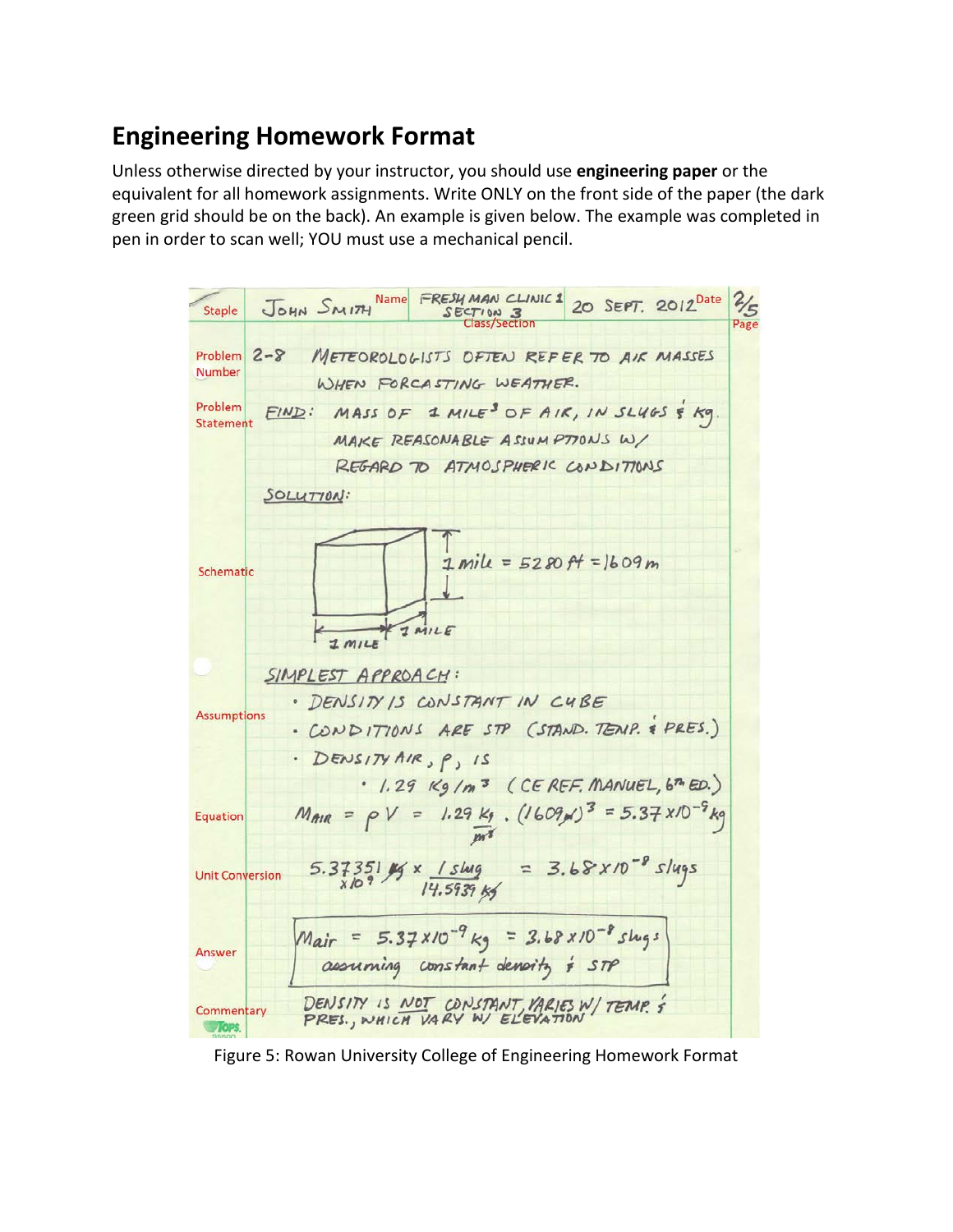- 1. Headers The five boxes at the top of each sheet of a homework assignment must contain the following PRINTED information from left to right.
	- 1. A staple in the first (small) box, only if multiple pages are included.
	- 2. Your full name in the second (large) box. If this is a team homework, print the team leaders name in this box and the names of each participating team member below.
	- 3. The course and section number in the third (large) box.
	- 4. The date that the assignment was completed in the fourth (large) box.
	- 5. The page number / total number of pages in the fifth (small) box.
- 2. Writing Mechanics All homework should be:
	- 1. Carefully printed and not written in cursive. Block lettering is often used;
	- 2. Printed in pencil and not in ink; and
	- 3. Neat and clean, i.e. printed legibly on the lines with no smudges or cross-outs.
- 3. Calculations All homework calculations should be consistent with the following.
	- 1. Include at least one complete sample calculation for every type of calculation presented (to demonstrate how results were obtained). Where tables of results are given, sample calculations can be given below the table for a representative row.
	- 2. Include all units for each term in each equation. The units must balance.
	- 3. Use the appropriate number of significant figures (often two or three) for all results (but use at least two extra significant figures in calculations).
	- 4. Clearly indicate the final solution by boxing it in with a rectangle.
- 4. Problem Order Problems should be presented:
	- 1. In the order assigned (one, two, three, etc.);
	- 2. With the designated problem number, from textbook or professor, under box 2;
	- 3. Using only the front side of each sheet of engineering paper; and
	- 4. With new problems starting on a new page of engineering paper, UNLESS THEY CAN BE COMPLETED IN THE SPACE REMAINING BELOW THE PREVIOUS PROBLEM.